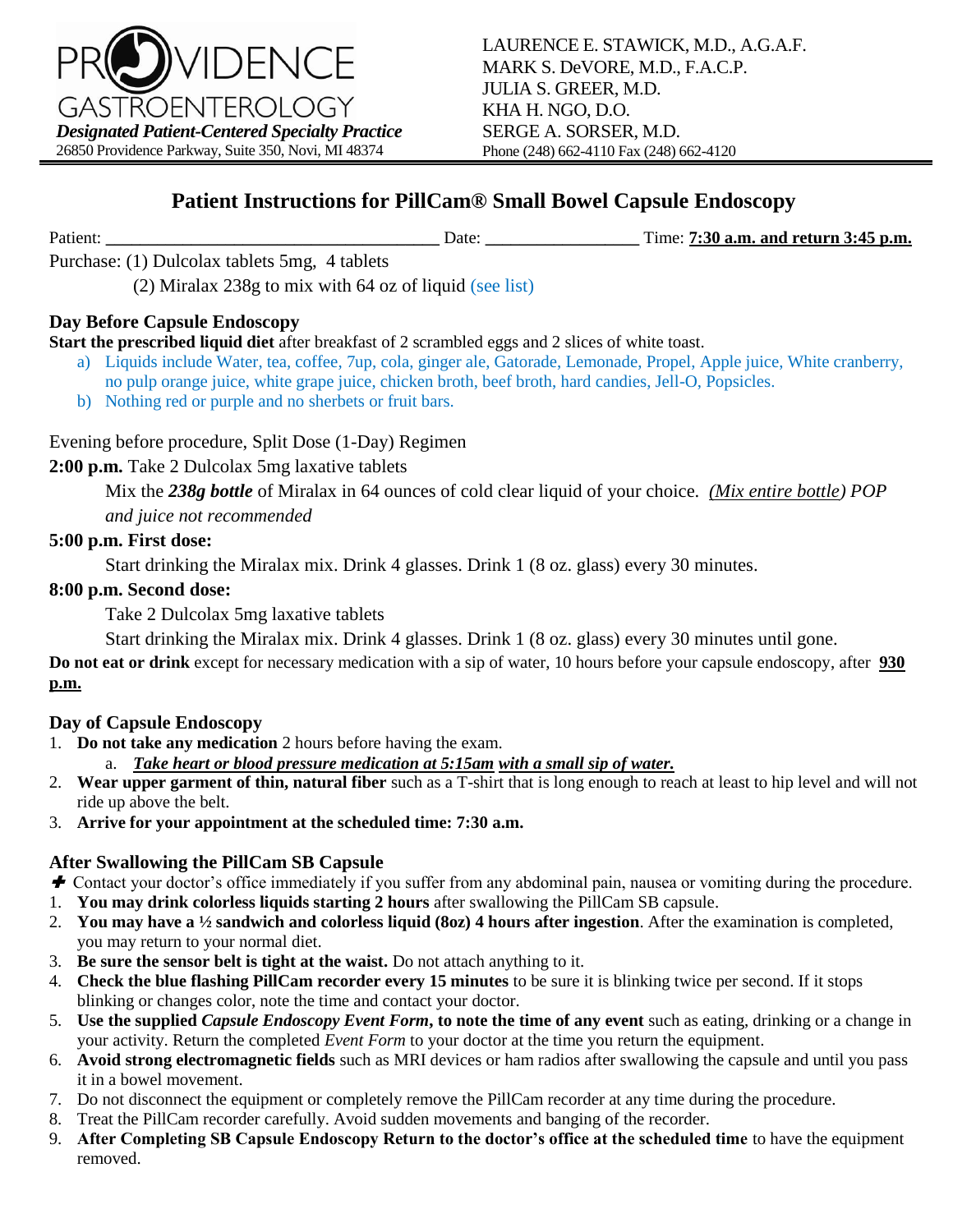*If you are not sure that the capsule has passed out of your body and you develop unexplained nausea, abdominal pain or vomiting, contact your doctor for evaluation.* 

 *Undergoing an MRI while the PillCam capsule is inside your body may result in damage to your intestinal tract or abdominal cavity. If you are not certain the capsule is out of your body, contact your physician for evaluation and possible abdominal X-ray before undergoing an MRI examination.* 

### **SB Capsule Endoscopy Event Form**

#### **Patient Name:**

| <b>Event Times:</b> | Event Notes (eating, drinking, activity and unusual sensations):                  |
|---------------------|-----------------------------------------------------------------------------------|
|                     |                                                                                   |
|                     | PillCam SB capsule ingestion                                                      |
|                     |                                                                                   |
|                     | 2 hours later - colorless liquid (water, 7Up, white grape juice, white cranberry) |
|                     |                                                                                   |
|                     | 4 hours later $-\frac{1}{2}$ sandwich and 8 oz. colorless liquid                  |
|                     |                                                                                   |
|                     | $7\frac{3}{4}$ hours – return to office                                           |
|                     |                                                                                   |

| Who to call in case of need: | Special Instructions                                                                                                                                                                      |
|------------------------------|-------------------------------------------------------------------------------------------------------------------------------------------------------------------------------------------|
| Felicity 248-662-4110        | Watch for capsule to pass 24-72 hours after ingesting capsule.<br>Do not have MRI x-ray until pill passes.<br>Flat plate x-ray may be needed if not passed in a week or symptoms<br>occur |

#### **What to Expect from the PillCam SB Procedure**

- 1. Patients typically begin fasting at 930 p.m. the day before the PillCam SB procedure.
- 2. The following morning when you arrive at your doctor's office, a nurse or technician will explain the procedure to you. The nurse or technician will then fit you with the PillCam sensor belt, a comfortable belt worn around your waist and over your clothing. The PillCam recorder, a small portable recording device that communicates with the PillCam SB capsule as it passes through the small bowel, is attached to the sensor belt.
- 3. You will then be asked to swallow the vitamin-sized capsule with a glass of water and you will then be able to resume most daily activities.
- 4. Images and data are acquired as the PillCam SB capsule passes through the digestive system over an 8-hour period. This information is transmitted via a PillCam sensor belt or array to the portable PillCam recorder attached to a belt worn around the patient's waist.
- 5. You will be scheduled to return to the physician's office with the sensor belt and the recorder.
- 6. Your physician will then download images from the recorder for review.
- 7. PillCam SB passes naturally with a bowel movement, usually in 24 to 72 hours.

### **A Small Camera Contained in a Vitamin-Sized Capsule**

The PillCam SB is about the size of a standard vitamin (11 mm x 26 mm) and weighs less than four grams. The capsule contains a miniature video camera and is equipped with a light source on one end, batteries, a radio transmitter and antenna. After it is swallowed, the PillCam SB capsule transmits approximately 50,000 images over the course of an eight hour period (about two images per second) to a data recording device attached to a belt worn around the patient's waist or to sensor arrays on the patient's chest. The small bowel images are then downloaded to a computer where a physician can review the images.

To ensure the best results for your PillCam® capsule endoscopy of the small bowel, follow your doctor's instructions carefully and completely.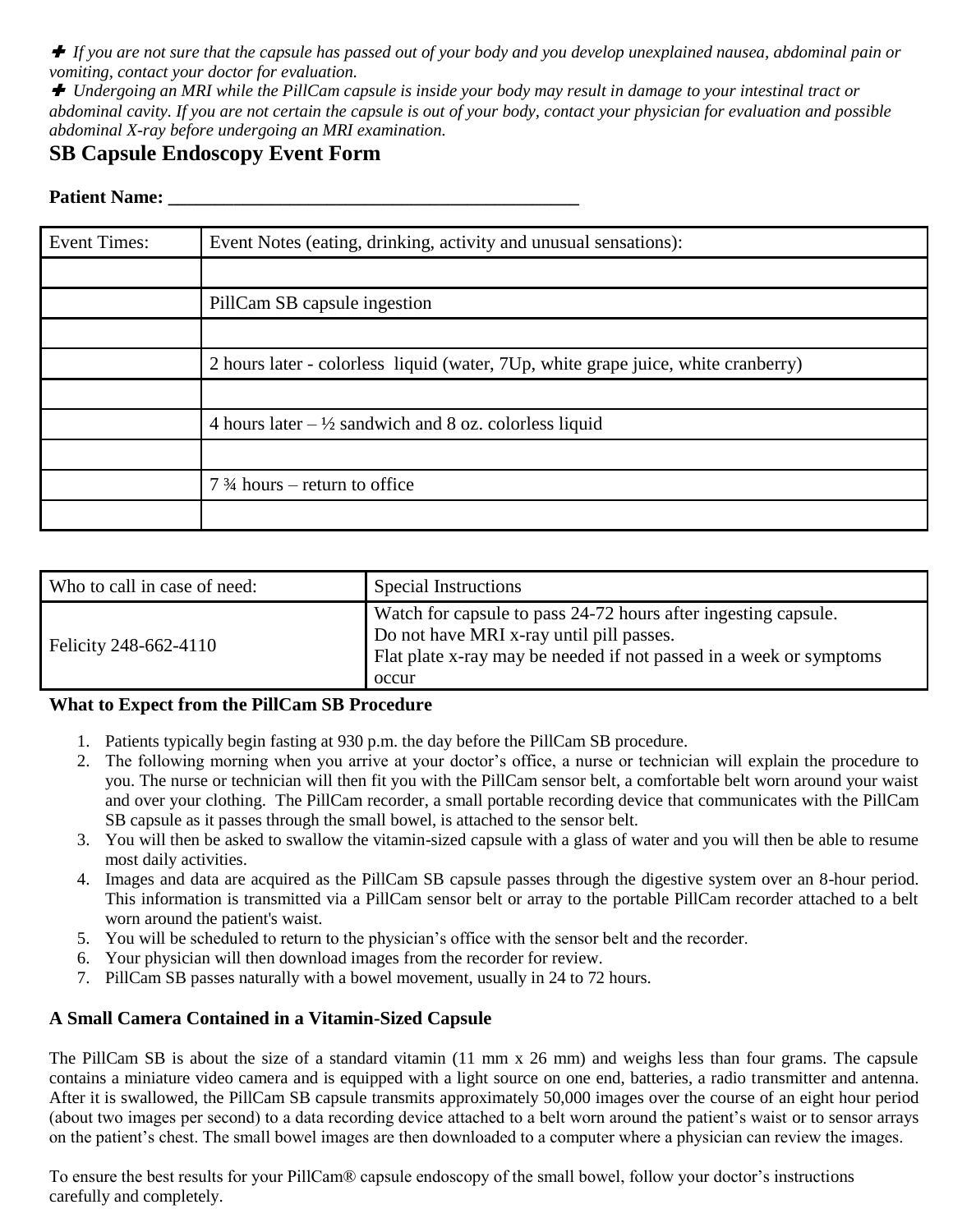

LAURENCE E. STAWICK, M.D., A.G.A.F. MARK S. DeVORE, M.D., F.A.C.P. JULIA S. GREER, M.D. KHA H. NGO, D.O. SERGE A. SORSER, M.D. Phone (248) 662-4110 Fax (248) 662-4120

# **M2A® Capsule-Informed Consent Form Procedure at Novi Office.**

Explanation of the Procedure:

Your physician has recommended the M2A® Capsule Endoscopy for assessment of your gastrointestinal tract, specifically looking for problems associated with the small bowel. Your physician has advised you of your need for this examination. The following information is presented to help you understand the reasons for, and the possible risks of, this procedure.

You will be scheduled to arrive at the Novi office in the early morning. We will take brief history and will attach some sensors to your abdomen. These sensors are attached to a portable recorder that you will wear in a belt around your waist. You will then swallow the M2A® Capsule and you will be able to leave the Office and go about your daily activities during the examination. You will be asked to return to the office approximately eight (8) hours after you ingest the capsule. The doctor wants you to call the office immediately should you develop nausea, vomiting or abdominal pain after ingesting the capsule. Overall, risks for the procedure are low, but please review the following:

#### **Risks and Possible Complications Involved with the M2A® Capsule Endoscopy**:

- 1. Capsule Endosopy MAY NOT be recommended if you have, or have had, any of the following: Abdominal Surgery, Crohn's Disease, and Radiation Therapy to the abdomen, difficulty swallowing, a previous intestinal obstruction or Diabetes. Your physician will discuss the risks associated with the above factors and will advise you accordingly.
- 2. Capsule Endoscopy is NOT recommended if you have a pacemaker, or are pregnant. Capsule Endoscopy is not currently recommended for children.
- 3. The risks associated with the capsule are that the capsule may become lodged in the gastrointestinal tract creating a blockage, which may require surgical removal. The capsule could also find a fistula or small defect in the bowel and become lodged or perforate the intestine, also requiring surgical removal and/or resection of that area of the bowel.
- 4. I am aware that I should avoid MRI machines during the procedure and until the capsule passes following the exam.
- 5. I understand that due to variations in a patient motility, the capsule may only image part of the small intestine. It is also possible that due to interference, some images may be lost and this may result in the need to repeat the capsule procedure.

I certify that I understand the information regarding M2A® Capsule Endoscopy. I have been fully informed of the risks and possible complications thereof. I consent to swallowing the M2A capsule to create a visual record of my gastrointestinal tract for professional purposes.

I herby authorize and permit my doctor and whomever he may designate as his assistant(s) to perform a M2A® Capsule Endoscopy upon me. If a situation arises which is not an emergency, I understand that every attempt will be made to inform me of any additional treatment or procedures required and their subsequent risks. I am aware that the practice of medicine and surgery is not an exact science and I acknowledge that no guarantees have been made to me concerning the results of this procedure.

Patient Signature (or Legal Representative) and the control of the control of the Date of Date Date

Witness Signature **Date** 

2/16/2018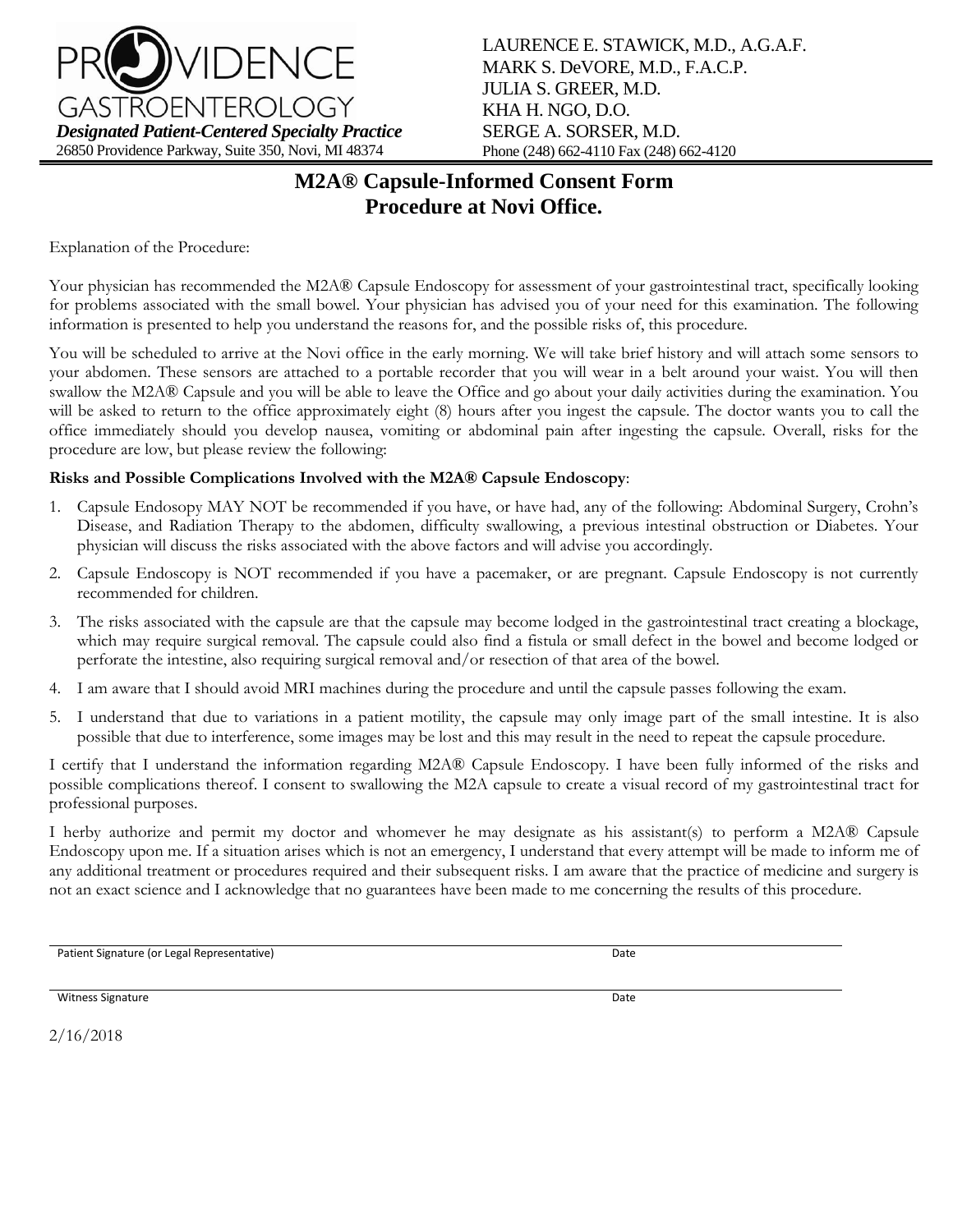### **A. Notifier:**

# **B. Patient Name: B. Patient Name: C. Identification Number: Advance Beneficiary Notice of Noncoverage (ABN)**

**NOTE:** If Medicare doesn't pay for **D. M2A Video Capsule** below, you may have to pay. Medicare does not pay for everything, even some care that you or your health care provider have good reason to think you need. We expect Medicare may not pay for the **D. M2A Video Capsule** below.

| D.                          | E. Reason Medicare May Not Pay:               | <b>F. Estimated Cost</b> |
|-----------------------------|-----------------------------------------------|--------------------------|
|                             | Policy Coverage states:                       | \$1400.00                |
| M2A Video Capsule Endoscopy | Obscure GI bleed & Angiodysplasia             |                          |
| CPT code: 91110             | Suspected & Know Crohns Disease               | Medicare rate            |
|                             | <b>Small Bowel Neoplasm</b>                   | 2018 Fee Schedule        |
|                             | <b>Malabsorption Syndrome</b>                 | \$920.10                 |
|                             | Colitis                                       |                          |
|                             | *Prerequisites are Colonoscopy, EGD, also for |                          |
|                             | Dx: Crohns add Small bowel x-ray              |                          |
|                             |                                               |                          |

### **WHAT YOU NEED TO DO NOW:**

- Read this notice, so you can make an informed decision about your care.
- Ask us any questions that you may have after you finish reading.
- Choose an option below about whether to receive the **D. M2A Video Capsule** listed above.

**Note:** If you choose Option 1 or 2, we may help you to use any other insurance that you might have, but Medicare cannot require us to do this.

**G***.* **OPTIONS: Check only one box. We cannot choose a box for you.** 

☐ **OPTION 1.** I want the **D. M2A Video Capsule** listed above. You may ask to be paid now, but I also want Medicare billed for an official decision on payment, which is sent to me on a Medicare Summary Notice (MSN). I understand that if Medicare doesn't pay, I am responsible for payment, but **I can appeal to Medicare** by following the directions on the MSN**.** If Medicare does pay, you will refund any payments I made to you, less co-pays or deductibles.

☐ **OPTION 2.** I want the **D. M2A Video Capsule** listed above, but do not bill Medicare. You may ask to be paid now as I am responsible for payment. **I cannot appeal if Medicare is not billed**.

☐ **OPTION 3.** I don't want the **D. M2A Video Capsule** listed above. I understand with this choice I am **not**  responsible for payment, and **I cannot appeal to see if Medicare would pay.** 

### **H. Additional Information:**

**This notice gives our opinion, not an official Medicare decision.** If you have other questions on this notice or Medicare billing, call **1-800-MEDICARE** (1-800-633-4227/**TTY:** 1-877-486-2048).

Signing below means that you have received and understand this notice. You also receive a copy.

| Signature:<br>                                                                                                                                                               | J. Date: |  |  |  |
|------------------------------------------------------------------------------------------------------------------------------------------------------------------------------|----------|--|--|--|
|                                                                                                                                                                              |          |  |  |  |
|                                                                                                                                                                              |          |  |  |  |
| According to the Paperwork Reduction Act of 1995, no persons are required to respond to a collection of information unless it displays a valid OMB control number. The       |          |  |  |  |
| valid OMB control number for this information collection is 0938-0566. The time required to complete this information collection is estimated to average 7 minutes per       |          |  |  |  |
| response, including the time to review instructions, search existing data resources, gather the data needed, and complete and review the information collection. If you have |          |  |  |  |
| comments concerning the accuracy of the time estimate or suggestions for improving this form, please write to: CMS, 7500 Security Boulevard, Attn: PRA Reports               |          |  |  |  |

Clearance Officer, Baltimore, Maryland 21244-1850.